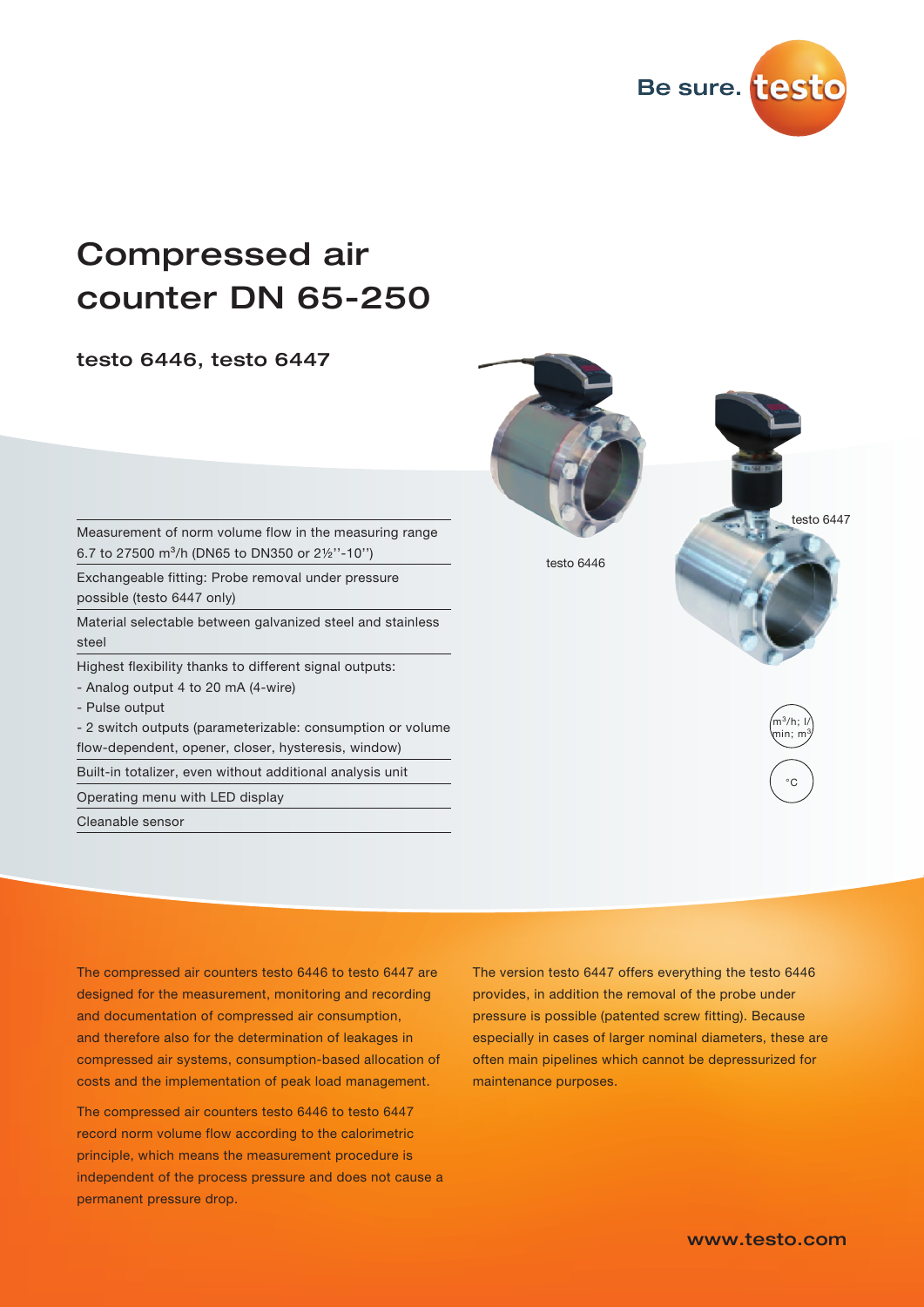

## Technical data

|                                | DN 65 (2 1/2")                                                                                                                                                                                                                                                       | DN 80 (3")                                                                            | DN 100 (4")                          | DN 125 (5") | DN 150 (6") | DN 200 (8")                                                                              | DN 250 (10")                  |  |  |  |
|--------------------------------|----------------------------------------------------------------------------------------------------------------------------------------------------------------------------------------------------------------------------------------------------------------------|---------------------------------------------------------------------------------------|--------------------------------------|-------------|-------------|------------------------------------------------------------------------------------------|-------------------------------|--|--|--|
| <b>Parameters</b>              |                                                                                                                                                                                                                                                                      |                                                                                       |                                      |             |             |                                                                                          |                               |  |  |  |
| (Norm) volume flow             |                                                                                                                                                                                                                                                                      |                                                                                       |                                      |             |             |                                                                                          |                               |  |  |  |
| Selectable units               | $m^3/h$ . I/min. $m^3/m$ in. $m^3$                                                                                                                                                                                                                                   |                                                                                       |                                      |             |             |                                                                                          |                               |  |  |  |
| Measuring range <sup>1</sup>   | 6 to 2000 $\rm m^3/h$                                                                                                                                                                                                                                                | 9 to 2750 $m^3/h$                                                                     | 15 to 4440 $\mathrm{m}^3/\mathrm{h}$ |             |             | 23 to 7000 m <sup>3</sup> /h 33 to 10000 m <sup>3</sup> /h 58 to 17500 m <sup>3</sup> /h | 92 to 27500 $\mathrm{m}^3$ /h |  |  |  |
| Accuracy<br>(norm volume flow) | For compressed air quality classes (ISO 8573: particles-humidity-oil) 1-4-1: $\pm 3$ % of meas. value $\pm 0.3$ % of final value<br>For compressed air quality classes (ISO 8573: particles-humidity-oil) 3-4-4: $\pm 6$ % of meas. value $\pm 0.6$ % of final value |                                                                                       |                                      |             |             |                                                                                          |                               |  |  |  |
| Sensor                         | Thermal, glass-coated ceramic sensor (calorimetric measurement procedure)                                                                                                                                                                                            |                                                                                       |                                      |             |             |                                                                                          |                               |  |  |  |
| Response time                  |                                                                                                                                                                                                                                                                      | $\leq$ 0.1 sec (for damping parameter = 0), delayable via operating menu (0 to 1 sec) |                                      |             |             |                                                                                          |                               |  |  |  |
| <b>Temperature</b>             |                                                                                                                                                                                                                                                                      |                                                                                       |                                      |             |             |                                                                                          |                               |  |  |  |
| Unit                           | °€                                                                                                                                                                                                                                                                   |                                                                                       |                                      |             |             |                                                                                          |                               |  |  |  |
| Measuring range                |                                                                                                                                                                                                                                                                      | 0 to +60 °C / +32 to +140 °F                                                          |                                      |             |             |                                                                                          |                               |  |  |  |
| Measurement uncertainty        |                                                                                                                                                                                                                                                                      | ±2 K                                                                                  |                                      |             |             |                                                                                          |                               |  |  |  |

#### Inputs and outputs

#### Analog outputs

| 4 to 20 mA (4-wire) freely scalable between zero and measuring range end                                                                                                                               |
|--------------------------------------------------------------------------------------------------------------------------------------------------------------------------------------------------------|
| max. 500 $\Omega$                                                                                                                                                                                      |
|                                                                                                                                                                                                        |
| Consumption quantity counter (value remains available after reset or power cut due to non-volatile memory),<br>value 1 or 10 m <sup>3</sup> , pulse length 0.02 s to 2 s, 24 VDC level                 |
| 2 switch outputs, parameterizable (consumption or volume flow-dependent, opener, closer, hysteresis, window), loadable<br>with max. 20 to 30 VDC or 250 mA each, switch status is displayed via 2 LEDs |
|                                                                                                                                                                                                        |
| 19 to 30 VDC                                                                                                                                                                                           |
| $<$ 100 mA                                                                                                                                                                                             |
| M <sub>12</sub> x 1 plug, loadable up to 250 mA, short-circuit-proof (synchronized), reverse-polarity-proof, overload-proof.<br>Testo recommends the accessory cable order no. 0699 3393               |
|                                                                                                                                                                                                        |

#### General technical data

#### Design

|                      | Material housing                       | PBT-GF 20, PC (APEC), Makrolon, V2A (1.4301), Viton |                       |                       |                                   |                        |                        |                                                                                                                        |  |
|----------------------|----------------------------------------|-----------------------------------------------------|-----------------------|-----------------------|-----------------------------------|------------------------|------------------------|------------------------------------------------------------------------------------------------------------------------|--|
|                      | Measurement stretch length             | $124$ mm                                            | 160 mm                | 160 mm                | 172 mm                            | 180 mm                 | 180 mm                 | 196 mm                                                                                                                 |  |
| Pipe diameter        | (measurement stretch)                  | DN 65 (2 1/2")                                      | DN 80 (3")            | DN 100 (4")           | DN 125 (5")                       | DN 150 (6")            | DN 200 (8")            | DN 250 (10")                                                                                                           |  |
| Weight               | testo 6446                             | 8.3 kg                                              | 10.6.kg               | 12.7 kg               | 20.6 kg                           | 25.4 kg                | 36 kg                  | 48.4 kg                                                                                                                |  |
|                      | testo 6447                             | 9.2 kg                                              | 11.6 kg               | 13.7 kg               | 21.6 kg                           | 26.4 kg                | 37 kg                  | 49.4 kg                                                                                                                |  |
| <b>Display</b>       |                                        |                                                     |                       |                       |                                   |                        |                        |                                                                                                                        |  |
|                      | Screen/operation                       |                                                     |                       |                       |                                   |                        |                        | 4-figure alphanumerical display, two operating buttons, operating menu, LED (4 x green for phys. units, 3 x yellow for |  |
|                      |                                        | display x 1000 or switch status)                    |                       |                       |                                   |                        |                        |                                                                                                                        |  |
|                      | Max. display value<br>norm volume flow | 0 to 2400 $\rm m^3/h$                               | 0 to 3300 $\rm m^3/h$ | 0 to 5320 $\rm m^3/h$ | 0 to 8400 $\rm m^3/h$             | 0 to 12000 $\rm m^3/h$ | 0 to 21000 $\rm m^3/h$ | 0 to 33000 $\rm m^3/h$                                                                                                 |  |
|                      | Temperature display                    |                                                     |                       |                       | 0 to $+60$ °C                     |                        |                        |                                                                                                                        |  |
| <b>Miscellaneous</b> |                                        |                                                     |                       |                       |                                   |                        |                        |                                                                                                                        |  |
| Protection class     |                                        |                                                     |                       |                       | <b>IP65/III</b>                   |                        |                        |                                                                                                                        |  |
| <b>EMC</b>           |                                        |                                                     |                       |                       | according to quideline 89/336 EEC |                        |                        |                                                                                                                        |  |

#### Operating conditions

| Humidity (sensor)               | rel. humidity <90 %RH               |
|---------------------------------|-------------------------------------|
| Operating temperature (housing) | 0 to +60 °C (+32 to +140 °F)        |
| Storage temperature             | -25 to +85 °C (-13 to +185 °F)      |
| Measurement medium              | Compressed air                      |
| Process pressure                | PN 16 (max 16bar/232psi)            |
| Air quality                     | ISO 8573: recommended classes 1-4-1 |

1 Specifications according to DIN 2533 (+15 °C, 1013.25 hPa, 0 %RH)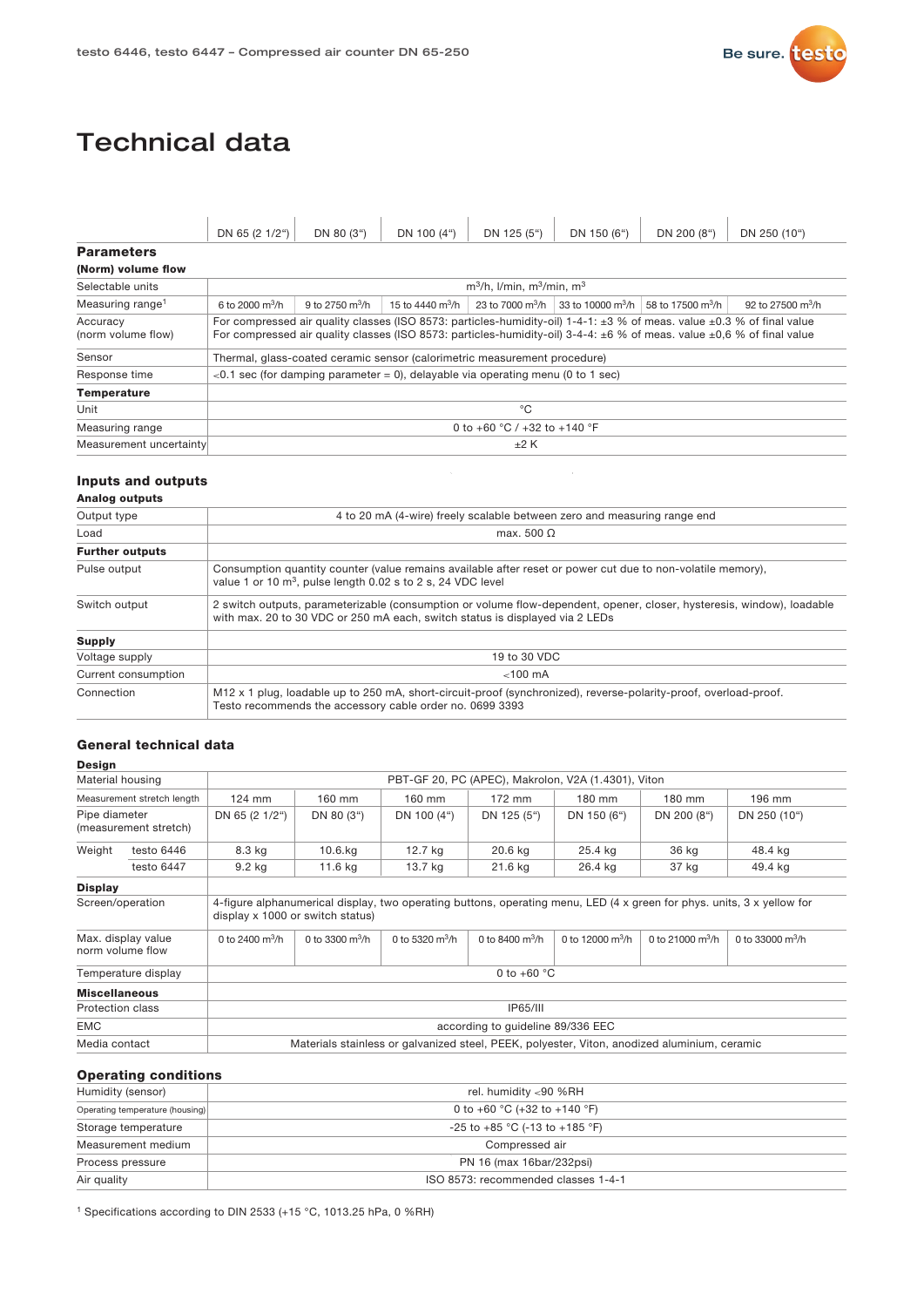

### Technical drawings





| Nom. diam.    | L (mm) | $D1$ (mm) | $D2$ (mm) | S (mm) | H1  | N  | <b>SL</b> | $G1*(kg)$ |
|---------------|--------|-----------|-----------|--------|-----|----|-----------|-----------|
| DN 65         | 124    | 125       | 70.3      | 2.9    | 185 | 8  | 13        | 8.3       |
| <b>DN 80</b>  | 160    | 141       | 82.5      | 3.2    | 201 | 8  | 13        | 10.6      |
| DN 100        | 160    | 165       | 107.1     | 3.6    | 225 | 8  | 13        | 12.7      |
| <b>DN 125</b> | 172    | 205       | 131.7     | 4.0    | 265 | 8  | 17        | 20.6      |
| <b>DN 150</b> | 180    | 235       | 159.3     | 4.5    | 295 | 8  | 17        | 25.4      |
| <b>DN 200</b> | 180    | 290       | 207.3     | 5.9    | 350 | 12 | 17        | 36.0      |
| <b>DN 250</b> | 196    | 355       | 260.4     | 6.3    | 415 | 12 | 21        | 48.4      |

testo 6447





| Nom. diam.    | $L$ (mm) | $D1$ (mm) | $D2$ (mm) | S (mm) | H1  | N  | <b>SL</b> | $G1*(kg)$ |
|---------------|----------|-----------|-----------|--------|-----|----|-----------|-----------|
| DN 65         | 124      | 125       | 70.3      | 2.9    | 279 | 8  | 13        | 9.3       |
| <b>DN 80</b>  | 160      | 141       | 82.5      | 3.2    | 295 | 8  | 13        | 11.6      |
| <b>DN 100</b> | 160      | 165       | 107.1     | 3.6    | 319 | 8  | 13        | 13.7      |
| <b>DN 125</b> | 172      | 205       | 131.7     | 4.0    | 359 | 8  | 17        | 21.6      |
| <b>DN 150</b> | 180      | 235       | 159.3     | 4.5    | 389 | 8  | 17        | 26.4      |
| <b>DN 200</b> | 180      | 290       | 207.3     | 5.9    | 444 | 12 | 17        | 37.0      |
| DN 250        | 196      | 355       | 260.4     | 6.3    | 509 | 12 | 21        | 49.4      |